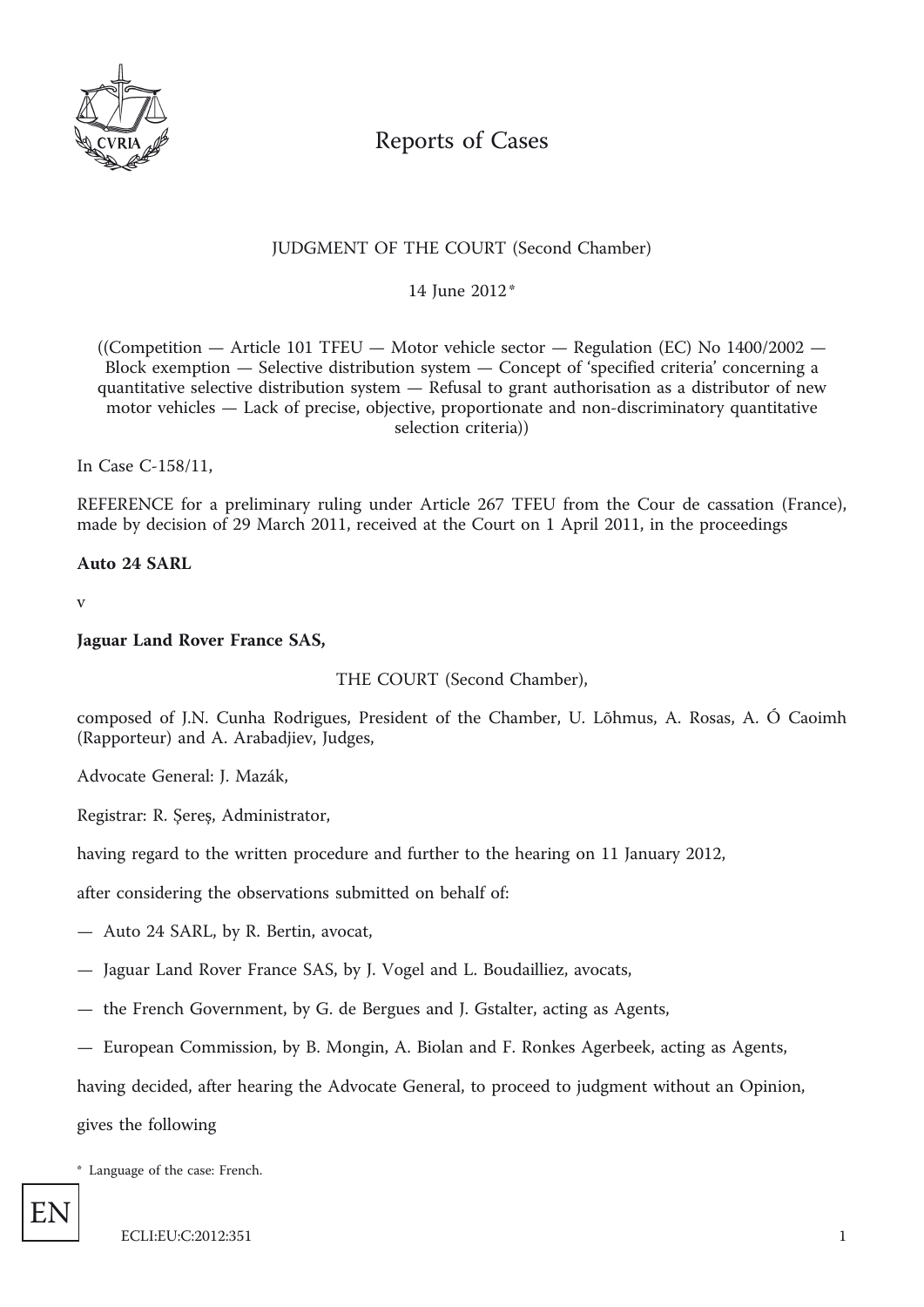### **Judgment**

- 1 This reference for a preliminary ruling concerns the interpretation of Article 1(1)(f) of Commission Regulation (EC) No 1400/2002 of 31 July 2002 on the application of Article 81(3) of the Treaty to categories of vertical agreements and concerted practices in the motor vehicle sector (OJ 2002 L 203, p. 30, 'the Regulation').
- 2 The reference has been made in proceedings between Auto 24 SARL ('Auto 24') and Jaguar Land Rover France SAS ('JLR') concerning the refusal of the latter to authorise Auto 24 as a distributor of new LAND ROVER motor vehicles.

#### **Legal context**

#### *European Union Law*

- 3 The Regulation, adopted on the basis of Article 1 of Council Regulation No 19/65/EEC of 2 March 1965 on application of Article 85(3) of the Treaty to certain categories of agreements and concerted practices (OJ 1965, 36, p. 533), lays down an exemption from the prohibition provided for in Article 81(1) EC for certain categories of vertical agreements and concerted practices in the motor vehicle sector ('the exemption').
- 4 Recital 1 and recitals 4 to 8 in the preamble to the Regulation read as follows:
	- '(1) Experience acquired in the motor vehicle sector regarding the distribution of new motor vehicles … makes it possible to define categories of vertical agreements which can be regarded as normally satisfying the conditions laid down in Article 81(3).

...

- (4) The benefit of the exemption should be limited to vertical agreements for which it can be assumed with sufficient certainty that they satisfy the conditions of Article 81(3).
- (5) Vertical agreements falling within the categories defined in this Regulation can improve economic efficiency within a chain of production or distribution by facilitating better coordination between the participating undertakings. In particular, they can lead to a reduction in the transaction and distribution costs of the parties and to an optimisation of their sales and investment levels.
- (6) The likelihood that such efficiency-enhancing effects will outweigh any anti-competitive effects due to restrictions contained in vertical agreements depends on the degree of market power held by the undertakings concerned and therefore on the extent to which those undertakings face competition from other suppliers of goods or services regarded by the buyer as interchangeable or substitutable …
- (7) Thresholds based on market share should be fixed in order to reflect suppliers' market power. Furthermore, this sector-specific Regulation should contain stricter rules than those provided for by Regulation (EC) No 2790/1999, in particular for selective distribution. The thresholds below which it can be presumed that the advantages secured by vertical agreements outweigh their restrictive effects should vary with the characteristics of different types of vertical agreement. It can therefore be presumed that in general, vertical agreements have such advantages where the supplier concerned has a market share of up to 30% on the markets for the distribution of new motor vehicles or spare parts, or of up to 40% where quantitative selective distribution is used for the sale of new motor vehicles…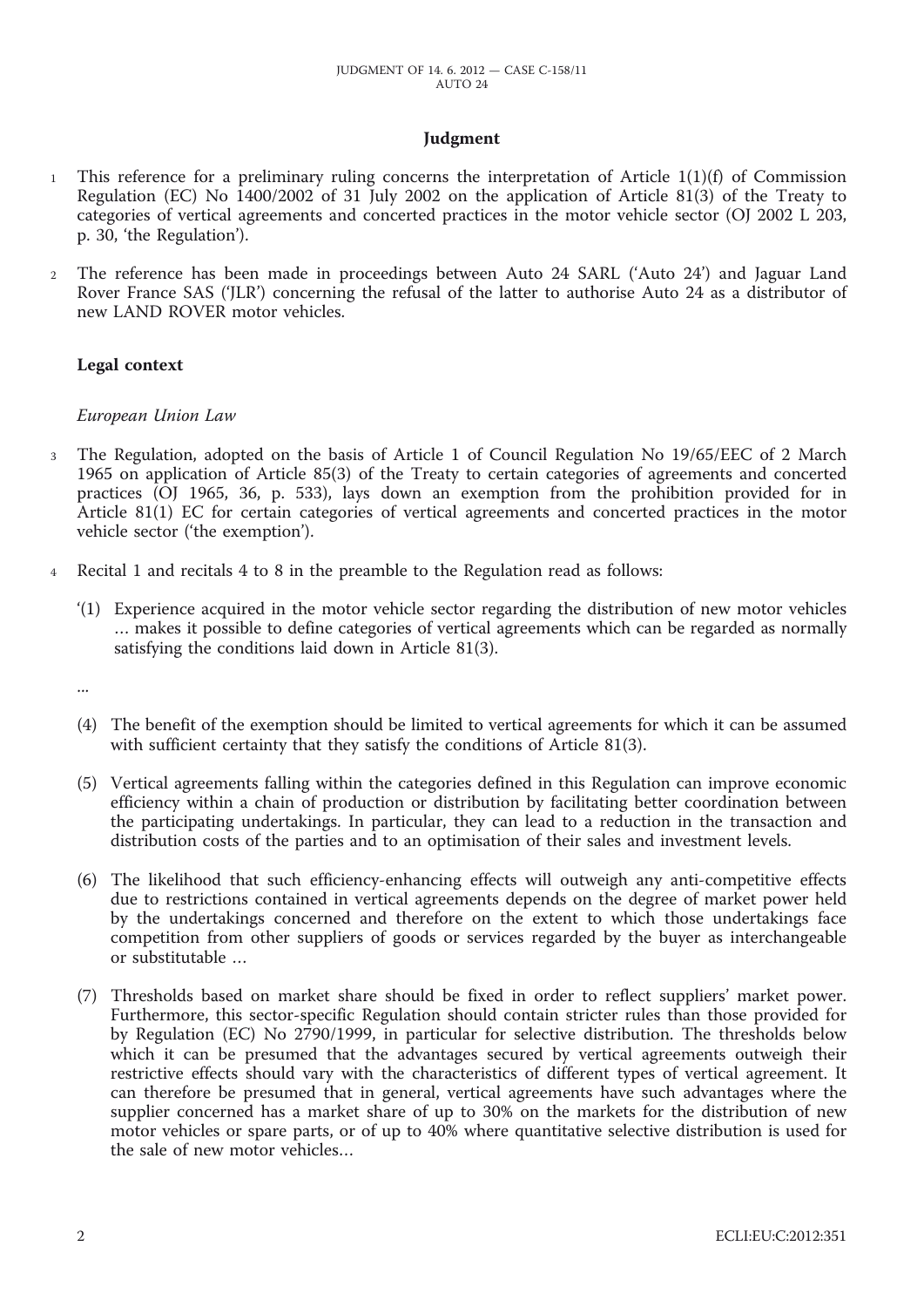- (8) Above those market share thresholds, there can be no presumption that vertical agreements falling within the scope of Article 81(1) will usually give rise to objective advantages of such a character and magnitude as to compensate for the disadvantages which they create for competition. However, such advantages can be anticipated in the case of qualitative selective distribution, irrespective of the supplier's market share.'
- 5 Pursuant to Article  $1(1)(f)$  to (h) of the Regulation, for the purposes of applying the latter,
	- '(f) "selective distribution system" means a distribution system where the supplier undertakes to sell the contract goods or services, either directly or indirectly, only to distributors or repairers selected on the basis of specified criteria and where these distributors or repairers undertake not to sell such goods or services to unauthorised distributors or independent repairers, without prejudice to the ability to sell spare parts to independent repairers or the obligation to provide independent operators with all technical information, diagnostic equipment, tools and training required for the repair and maintenance of motor vehicles or for the implementation of environmental protection measures;
	- (g) "quantitative selective distribution system" means a selective distribution system where the supplier uses criteria for the selection of distributors or repairers which directly limit their number;
	- (h) "qualitative selective distribution system" means a selective distribution system where the supplier uses criteria for the selection of distributors or repairers which are only qualitative in nature, are required by the nature of the contract goods or services, are laid down uniformly for all distributors or repairers applying to join the distribution system, are not applied in a discriminatory manner, and do not directly limit the number of distributors or repairers'.
- 6 Article 3(1) of the Regulation provides:

'Subject to paragraphs 2, 3, 4, 5, 6 and 7, the exemption shall apply on condition that the supplier's market share on the relevant market on which it sells the new motor vehicles, spare parts for motor vehicles or repair and maintenance services does not exceed 30%.

However, the market share threshold for the application of the exemption shall be 40% for agreements establishing quantitative selective distribution systems for the sale of new motor vehicles.

Those thresholds shall not apply to agreements establishing qualitative selective distribution systems.'

- 7 As regards the sale of new motor vehicles, Article 5(2)(b) of the Regulation states that the exemption does not apply to any direct or indirect obligation on any distributor of passenger cars or light commercial vehicles within a selective distribution system which limits its ability to establish additional sales or delivery outlets at other locations within the common market where selective distribution is applied.
- In accordance with Article 6 of the Regulation, the benefit of the exemption may be withdrawn where it is found, in any particular case, that the vertical agreements in question have effects which are incompatible with the conditions laid down in Article 81(3) EC.
- 9 According to Article 12 of the Regulation, it entered into force on 1 October 2002, with the exception of Article 5(2)(b) which became applicable from 1 October 2005.

# *French law*

10 Under Article 1382 of the Code Civil ('Civil Code'), 'any act of man which causes damage to another obliges the person whose fault has caused it to make good the damage'.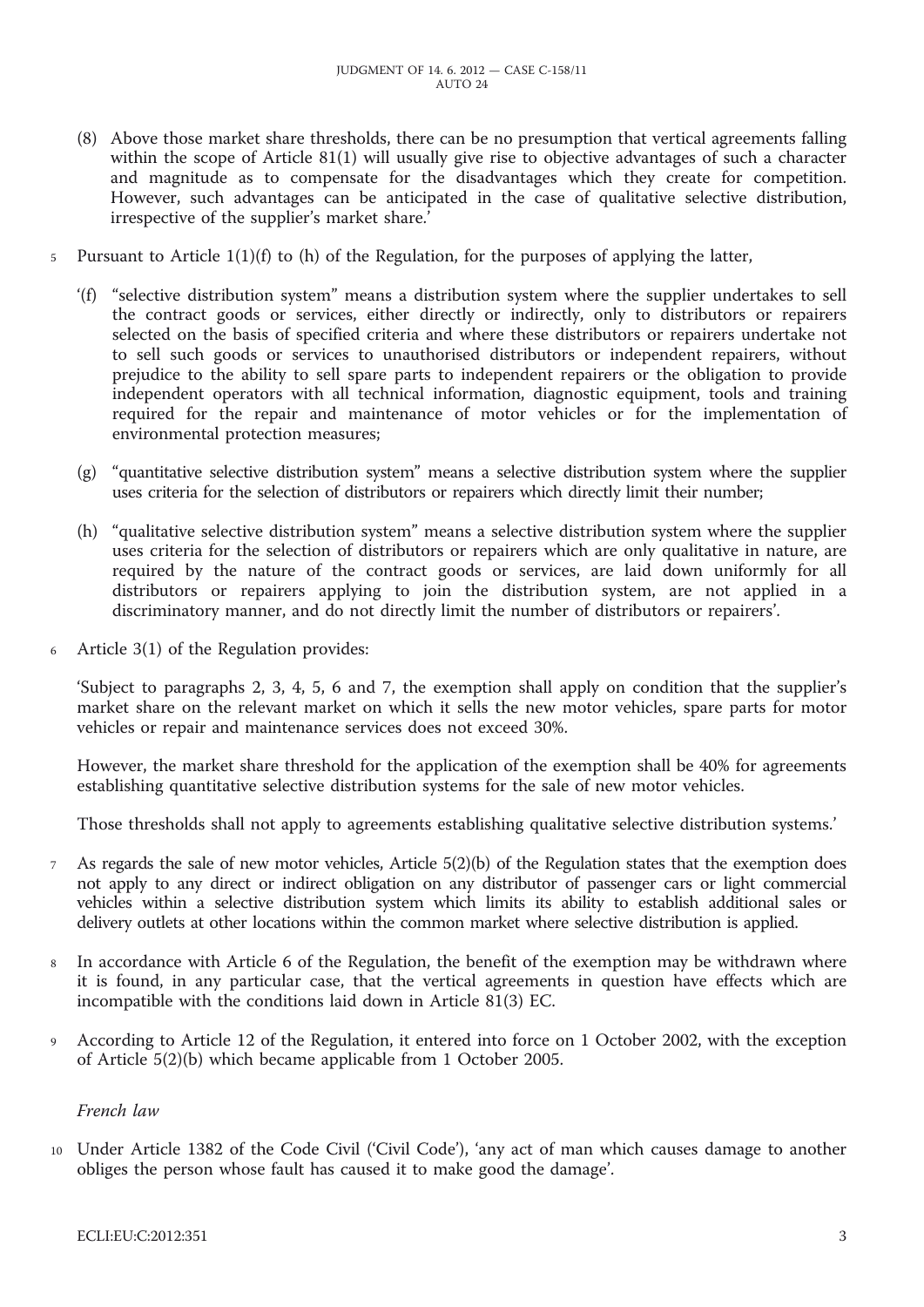#### **The dispute in the main proceedings and the question referred for a preliminary ruling**

- 11 JLR imports new motor vehicles and LAND ROVER branded products into France.
- 12 Since 1994, Auto 24 has been the exclusive distributor of JLR in Périgueux (France). Its dealership agreement was terminated on 27 September 2002, with effect from 30 September 2004, in accordance with the two year notice period prescribed by the contractual provisions. On the date on which that termination became effective, it concluded an authorised repairer contract with JLR. However, its application to be an authorised distributor was not accepted by JLR.
- 13 By a judgment which became final on 28 October 2005, the Tribunal de Commerce (Commercial Court), Versailles, held that JLR's examination of that application was discriminatory and, accordingly, ordered JLR to pay EUR 100 000 to Auto 24 in damages for the loss of profit which the latter could have made if it had acquired the status of authorised distributor.
- 14 On 19 January 2006, JLR again refused Auto 24 the status of authorised distributor in Périgueux, on the ground that the '*numerus clausus*' drawn up by JLR did not provide for the appointment of a distributor of new vehicles in that town.
- 15 In October 2006, the company Pericaud Automobiles, JLR's authorised distributor, opened a secondary outlet in Trélissac (France), near Périgueux.
- 16 Against that background, Auto 24 brought proceedings against JLR before the Tribunal de Commerce, Bordeaux, seeking compensation for the loss caused by the refusal of the latter to appoint it as an authorised distributor for the Périgueux sector.
- 17 By judgment of 8 February 2008, the Tribunal de Commerce, Bordeaux, dismissed all of Auto 24's claims.
- 18 By judgment of 2 December 2009, the Cour d'Appel, Paris, upheld that judgment, noting, inter alia, that JLR had refused to appoint Auto 24 as an authorised distributor on the basis of a *numerus clausus* drawn up on 8 April 2005, which provided for 72 dealership agreements for 109 sites, set out in a table of contracts and sites in which Périgueux does not feature.
- 19 Auto 24 then lodged an appeal in cassation against that judgment before the Cour de cassation ('the referring court'). By its appeal, Auto 24 claims, inter alia, that the Cour d'Appel, Paris, had infringed Article 1(1)(g) of the Regulation and Article 1382 of the Code Civil by holding that no legislative provision or regulation, in national or Community law, requires the grantor to justify the reasons, economic or otherwise, behind the drawing up of a *numerus clausus* and by finding that JLR had drawn up a *numerus clausus* precluding the possibility of a location in Périgueux, without examining the objectivity of the selection criteria, their economic use, the improvement in customer services and the conditions of their implementation. According to Auto 24, in a quantitative selective distribution system, the supplier must use quantitative selection criteria that are specific, objective, proportionate to the aim pursued and implemented in a non-discriminatory manner when selecting its distributors.
- 20 In those circumstances, the Cour de cassation, having doubts as to the correct interpretation of the Regulation and, in particular, as to the requirements relating to selection criteria for quantitative selective distribution, decided to stay proceedings and to refer the following question to the Court:

'What is to be understood by the words "specified criteria" in Article 1(1)(f) of Regulation No 1400/2002 as regards quantitative selective distribution?'

#### **The question referred for a preliminary ruling**

21 By its question, the referring court asks, in essence, whether the term 'specified criteria' in Article  $1(1)(f)$  of the Regulation must be interpreted as meaning that it requires, in order to benefit from the exemption, a quantitative selective distribution system, within the meaning of the Regulation, to be based on criteria which are objectively justified and applied in a uniform and non-differentiated manner in respect of all applicants for authorisation.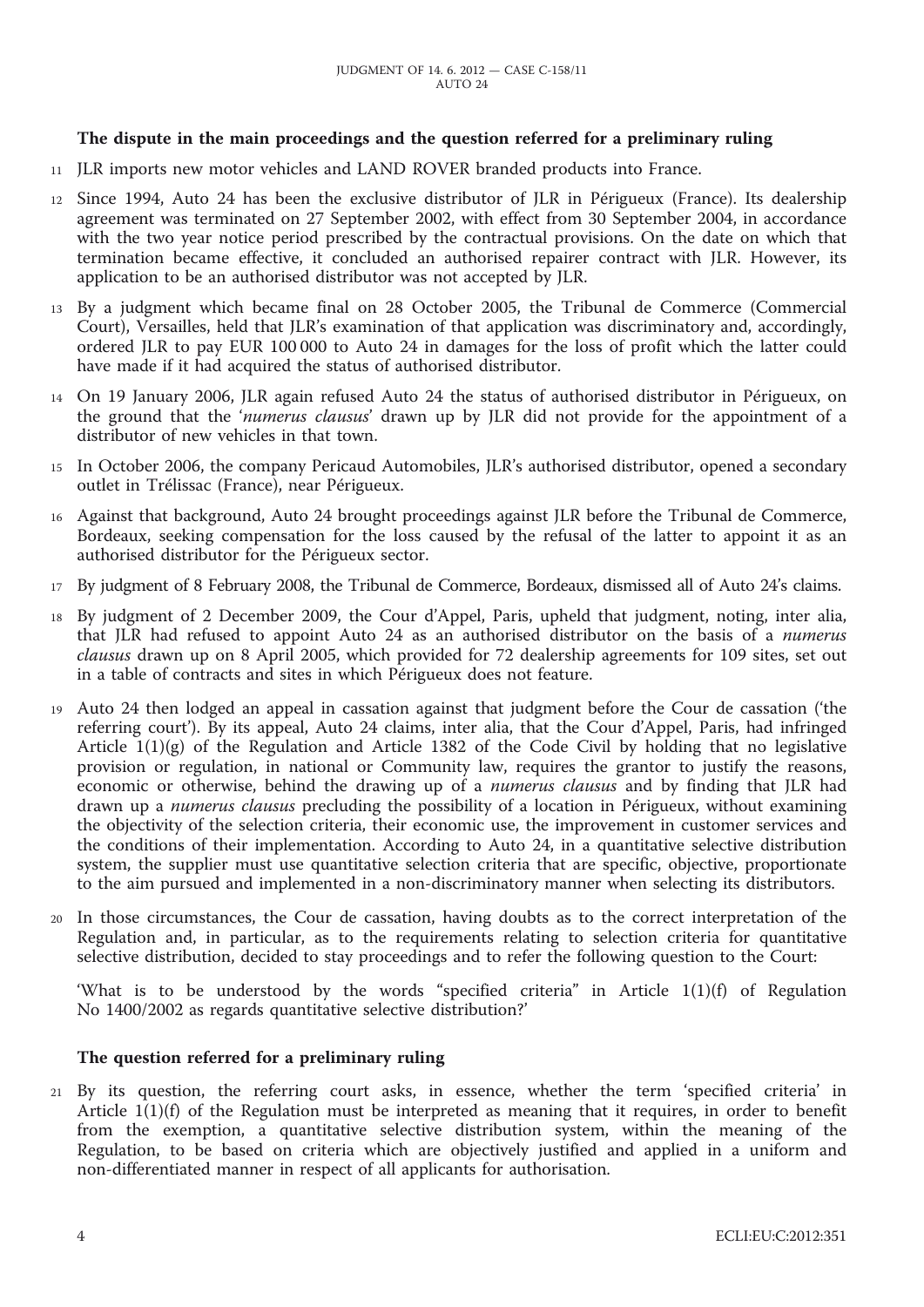- 22 As a preliminary point, it is important to note that it follows from the Court's case-law (see, inter alia, Case 10/86, *VAG France* [1986] ECR 4071, paragraph 12; Case C-230/96 *Cabour* [1998] ECR I-2055, paragraphs 47, 48 and 51; and Case C-260/07 *Pedro IV Servicios* [2009] ECR I-2437, paragraph 68) that non-compliance with a condition necessary for the exemption cannot, in itself, give rise to damages pursuant to Article 101 TFEU or oblige a supplier to accept an applicant distributor into a distribution system.
- 23 In the present case, Auto 24 claims, in essence, that all quantitative criteria within the meaning of Article  $1(1)(g)$  of the Regulation, namely, all criteria which, in order to select distributors or repairers, directly limit the number of those distributors or repairers, must satisfy objective economic justifications, of which the supplier must provide evidence, and must be applied in a uniform and non-discriminatory manner in all of the catchment areas and to all of the potential candidates for the distribution system.
- 24 In that respect, it can be seen from recital 1 and recitals 4 to 6 of the Regulation that the benefit of the exemption is limited to the vertical agreements that, having regard to the experience acquired in distribution in the automotive sector, are presumed to fulfil the conditions set out in Article 101(3) TFEU, as a result of the improvements in efficiency that they bring about.
- 25 As is apparent from recital 7 of the Regulation, thresholds below which it can be presumed that the advantages secured by vertical agreements outweigh their restrictive effects vary according to the characteristics of different types of vertical agreement.
- 26 According to recitals 7 and 8 of the Regulation, vertical agreements generally have such advantages where the supplier concerned has a share of up to 40% of the market on which it sells new motor vehicles where 'quantitative selective distribution' is used for the sale of new motor vehicles, while, in the case of 'qualitative selective distribution', such advantages may be expected whatever the market share of the supplier.
- 27 Accordingly, as provided in the second subparagraph of Article 3(1) of the Regulation, the market share threshold for the application of the exemption is 40% for agreements establishing quantitative selective distribution systems for the sale of such vehicles, whereas, in accordance with the third subparagraph of Article 3(1), the market share held by the supplier concerned is irrelevant for the application of the exemption to agreements establishing qualitative selective distribution systems.
- 28 It is in that context that the concepts 'selective distribution system', 'quantitative selective distribution system' and 'qualitative selective distribution system', defined in Article 1(1)(f), (g) and (h), respectively, of the Regulation, must be understood.
- 29 It follows from those provisions that, as regards both quantitative selective distribution systems and qualitative selective distribution systems, within the meaning of the Regulation, distributors must be selected on the basis of 'specified criteria', as provided for in Article 1(1)(f) of the Regulation.
- 30 In that context, the term 'specified criteria', within the meaning of that provision, must be interpreted as referring to criteria whose precise content may be verified.
- 31 On that point, it is worth noting that it is not necessary that, with a view to verification of their precise content, the selection criteria used for the purposes of a selective distribution system be published, at the risk, as the French government pointed out, of compromising business secrets, or even facilitating possible collusive behaviour.
- 32 Furthermore, it does not follow from the definition of the concept of 'quantitative selective distribution system', in Article 1(1)(g) of the Regulation, that that concept must be interpreted as including a requirement that the criteria applied by the supplier in order to select the distributors must be not only 'specified', but also objectively justified and applied in a uniform and non-differentiated way with regard to all applicants for authorisation.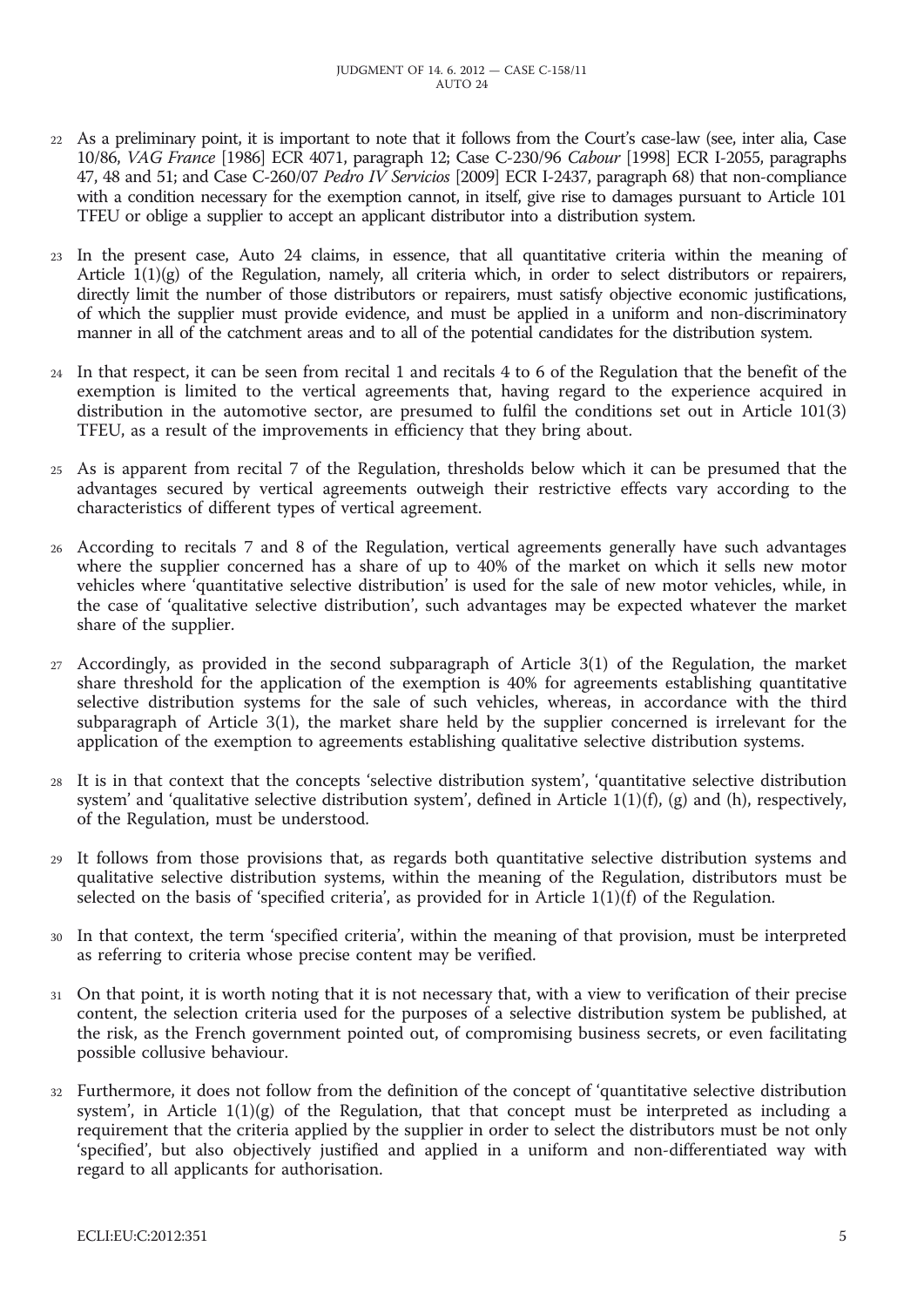- 33 It is only in the context of qualitative selective distribution systems that the Regulation, by the definition set out in Article 1(1)(h), stipulates, inter alia, that the selection criteria used by the supplier should be 'required by the nature of the contract goods or services, … laid down uniformly for all distributors or repairers applying to join the distribution system, [and] not applied in a discriminatory manner'.
- 34 Thus, it follows from the actual terms of the definitions set out in Article 1(1)(f) and (g) of the Regulation that, where a distribution system for the sale of new motor vehicles prohibits resale to unauthorised distributors and is based on specified criteria which directly limit the number of distributors, such a system may be classified as a 'quantitative selective distribution system', within the meaning of the Regulation. The fact that, in practice, distribution systems for new motor vehicles often include both quantitative and qualitative criteria is irrelevant in this respect, as JLR and the European Commission acknowledged, in essence, during the hearing.
- 35 In those circumstances, as JLR, the French Government and the European Commission essentially argue, if, in the context of the Regulation, quantitative selection criteria had to be objective and non-discriminatory, that would result in a conflation of the conditions required by the Regulation for the application of the exemption to qualitative selective distribution systems and those required for the application of the exemption to quantitative selective distribution systems.
- 36 It is not however apparent from the scheme of the Regulation that the legislature wished to impose the same conditions of exemption for the two systems of selective distribution. On the contrary, given that, as can be seen from, inter alia, paragraphs 26 and 27 of the present judgment, the Regulation envisages distinct exemption conditions according to whether the selective distribution in question is classified as 'quantitative' or 'qualitative', the elements set out only in Article 1(h) of the Regulation cannot also be applied to Article(1)(g) of that regulation, without conflating those two types of selective distribution.
- 37 Furthermore, contrary to what Auto 24 suggests, the fact that, in accordance with Article 5(2) of the Regulation, a supplier cannot prevent the opening of a secondary place of business by one of it authorised distributors, is irrelevant in this respect.
- 38 In addition, the case-law relied on by Auto 24 deriving from the judgment in Case 26/76 *Metro SB-Großmärkte* v *Commission* [1977] ECR 1875 is irrelevant in the present case. On that point, it is enough to note that, in the context of the Regulation, as is apparent from paragraphs 32 to 34 of the present judgment, a 'quantitative selective distribution system' may be distinguished, by definition, from the qualitative selection of distributors referred to in paragraph 20 of the judgment in *Metro SB-Großmärkte* v *Commission*.
- 39 In view of all of the foregoing, the answer to the question submitted must be that the term 'specified criteria', referred to in Article 1(1)(f) of the Regulation, means, as regards a quantitative or qualitative selective distribution system within the meaning of that regulation, criteria the precise content of which may be verified. In order to benefit from the exemption provided for by that regulation, it is not necessary for such a system to be based on criteria which are objectively justified and applied in a uniform and non-differentiated manner in respect of all candidates for the authorisation.

# **Costs**

40 Since these proceedings are, for the parties to the main proceedings, a step in the action pending before the national court, the decision on costs is a matter for that court. Costs incurred in submitting observations to the Court, other than the costs of those parties, are not recoverable.